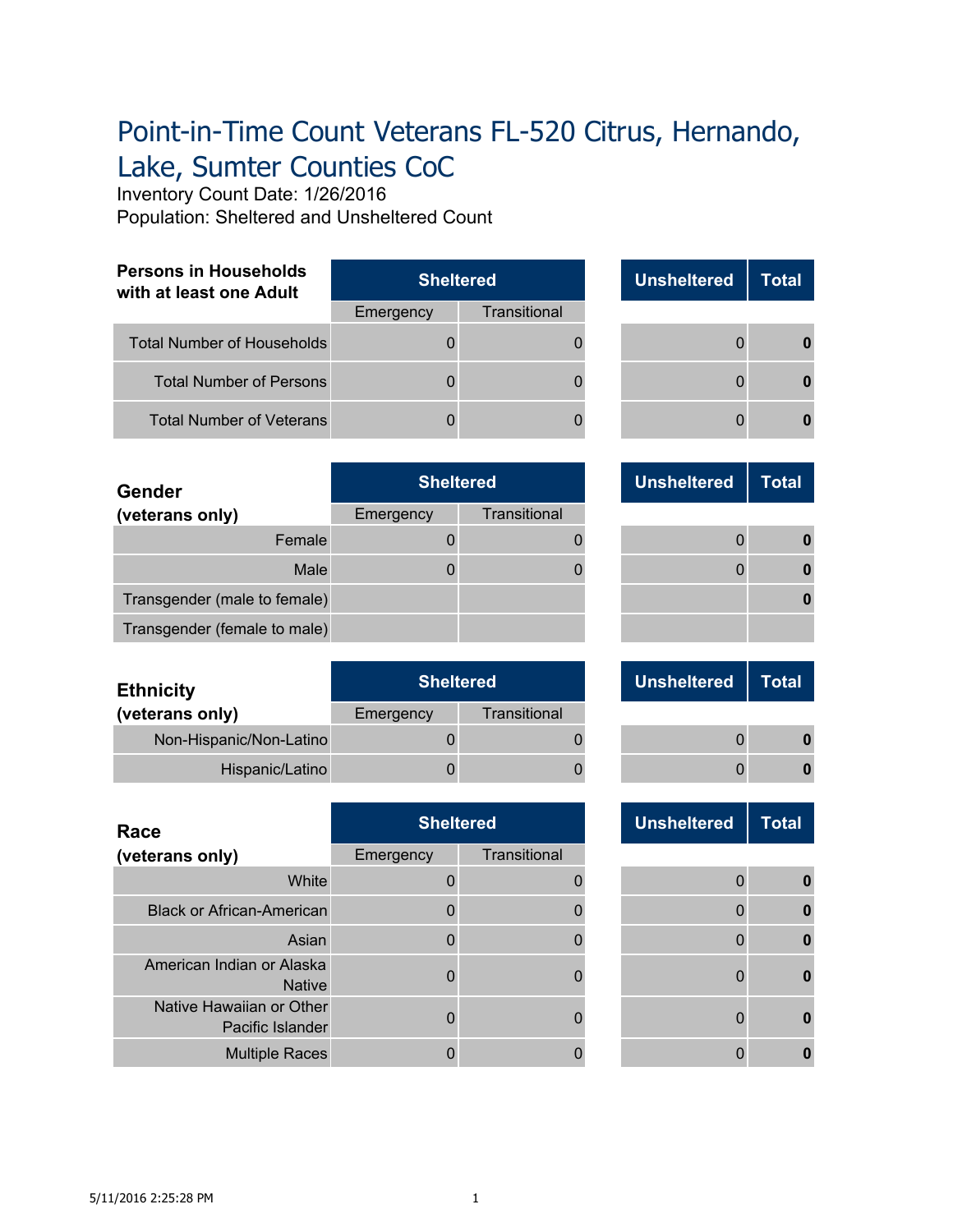## Inventory Count Date: 1/26/2016 Population: Sheltered and Unsheltered Count

| <b>Persons in Households</b><br>without Children | <b>Sheltered</b> |                                |  | Unsheltered | Total |
|--------------------------------------------------|------------------|--------------------------------|--|-------------|-------|
|                                                  | Emergency        | <b>Transitional Safe Haven</b> |  |             |       |
| <b>Total Number of Households</b>                | 17               | 13                             |  | 19          |       |
| <b>Total Number of Persons</b>                   | 17               | 13                             |  | 21          |       |
| <b>Total Number of Veterans</b>                  | 17               | 13                             |  | 19          |       |

| <b>Gender</b>                   |           | <b>Sheltered</b>        | Unsheltered | <b>Total</b> |
|---------------------------------|-----------|-------------------------|-------------|--------------|
| (veterans only)                 | Emergency | Transitional Safe Haven |             |              |
| Female                          |           |                         |             |              |
| Male                            | 15        | 12                      | 19          |              |
| Transgender<br>(male to female) |           |                         |             |              |
| Transgender<br>(female to male) |           |                         |             |              |

| <b>Ethnicity</b>        |           | <b>Sheltered</b>        | Unsheltered | Total |
|-------------------------|-----------|-------------------------|-------------|-------|
| (veterans only)         | Emergency | Transitional Safe Haven |             |       |
| Non-Hispanic/Non-Latino |           |                         | 18          | 46    |
| Hispanic/Latino         |           |                         |             | 3     |

| Race                                         |           | <b>Sheltered</b>               | <b>Unsheltered</b> | <b>Total</b> |
|----------------------------------------------|-----------|--------------------------------|--------------------|--------------|
| (veterans only)                              | Emergency | <b>Transitional Safe Haven</b> |                    |              |
| White                                        | 15        | 12                             | 15                 |              |
| <b>Black or African-American</b>             | っ         |                                | 3                  |              |
| Asian                                        |           |                                |                    |              |
| American Indian or Alaska<br><b>Native</b>   |           |                                |                    |              |
| Native Hawaiian or Other<br>Pacific Islander |           |                                |                    |              |
| <b>Multiple Races</b>                        |           |                                |                    |              |